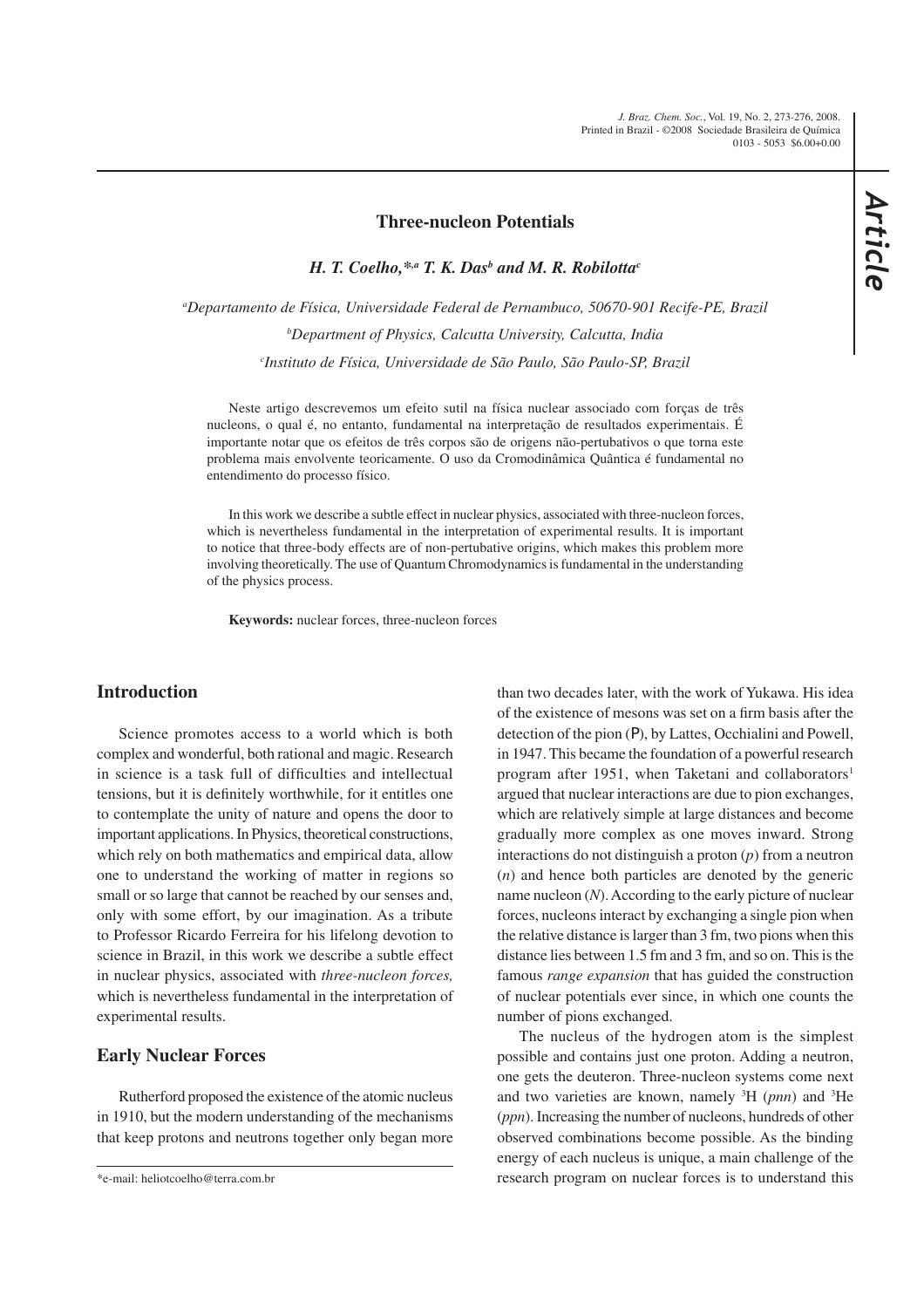enormous amount of data in terms of a few basic interaction mechanisms. The idea, in principle, is to transform the interaction into a potential to be used in a numerical solution of the Schrödinger equation.8 However this task is not easy, because the number of degrees of freedom even in a relatively small nucleus is too large to be treated in detail. One is then forced to resort to simplifying approximations. In the case of the interaction, a usual procedure was to assume that the potential energy of a system containing several nucleons could be well described as the sum of the potential energies of the various pairs of nucleons that could be decomposed. This procedure, *known as the two-body approximation*, can be thought as the nuclear counterpart of the linear superposition principle used in electrostatics.

In the 1980's an anomaly began to appear in light nuclei. Progress in computing enormously increased the precision of theoretical calculations. The results produced by different groups using the best NN potentials available detected a rather visible under binding in three-nucleon systems. In the search for explanations, a 1957 work by Fujita and Miyazawa<sup>2</sup> came into evidence. They noted that, if the participating particles in the interaction could be excited, the superposition principle could not hold. And, indeed, nucleons can be excited into a  $\pm$  particle, through the nuclear reaction  $\sigma + N \Leftarrow \pm$ . The existence of this process gives rise to an interaction which can only occur when three nucleons are present. Interactions of this kind are known as *three-nucleon potentials* (3NPs). Intermediate  $\pm$ excitation is just a possibility amongst others that contribute to three-nucleon interactions. Three-body forces, based on a different mechanism, were first considered in 1939 by Primakoff and Holstein.<sup>3</sup> They have shown that their effect is very small in atomic physics, but conclude their abstract with the prophetic words: *The usual description of nuclei in terms of two-body potentials cannot [...] be considered satisfactory, except in the case of the deuteron*. A historical review can be found in Reference 4.

Since the early seventies, one knows that the most important 3NP the longest possible range and is due to the process in which the pion emitted by one of the nucleons is scattered before being absorbed by the third one. This process, known as two-pion exchange three-nucleon potential (TPE–3NP), is represented in Figure 1. The



potential; (b) two-pion exchange three-nucleon potential.

potential then depends on a reliable theoretical description of the intermediate  $\sigma$ N amplitude.

# **Strong Interactions: the Modern Framework**

In the early fifties, it was realized that the perturbative methods employed in quantum electrodynamics could not be automatically transferred to strong interactions, because the coupling constants in the latter are rather large. On the other hand, the  $\sigma N$  is relatively small and this paradoxical situation puzzled the scientific community in that decade. The theoretical tool that was used to solve the problem began to appear in the sixties, but its full strength could only be realized after quantum chromo dynamics (*QCD*) became established as the theory of strong interactions. *QCD* the interactions of quarks (*q*) among themselves by means of gluon exchanges and had a very profound impact in our understanding of the behavior of matter. According to this theory, the vacuum is not empty but, rather, full of quark-antiquark  $(q\bar{q})$  pairs that behave like Cooper pairs in a superconductor. In this framework the pion corresponds to the smallest possible disturbance of this vacuum, produced by a  $(q\bar{q})$  pair with specific quantum numbers. Nucleons, on the other hand, are systems of three quarks, confined by the pressure of the vacuum. The presence of the confined quarks induces a phase transition when one approaches the center of the nucleon and its interior is empty. Moreover, as the quarks inside this hole bump against its wall, a pion cloud is produced in the outer region of the nucleon, as indicated in Figure 2.



**Figure 2**. The nucleon system in *QCD*: the shaded region in the background corresponds to the vacuum, filled with q  $\overline{q}$  pairs; in the white region, with radius  $\sim 0.6$  fm, space is empty; quarks move within this volume and bump against the nucleon wall, giving rise to the pion cloud, represented by the dots in the outer region.

In this way, able to shed light into the basic mechanism operating inside nuclei. In spite of the clear picture produced, it is very difficult to use *QCD* in calculations of hadronic properties at low energy, owing to the fact that gluons, the objects analogous to photons quantum Figure 1. Nuclear interactions: (a) contributions to the two-body<br>
electrodynamics in the theory, are not neutral and carry<br>
electrodynamics in the theory, are not neutral and carry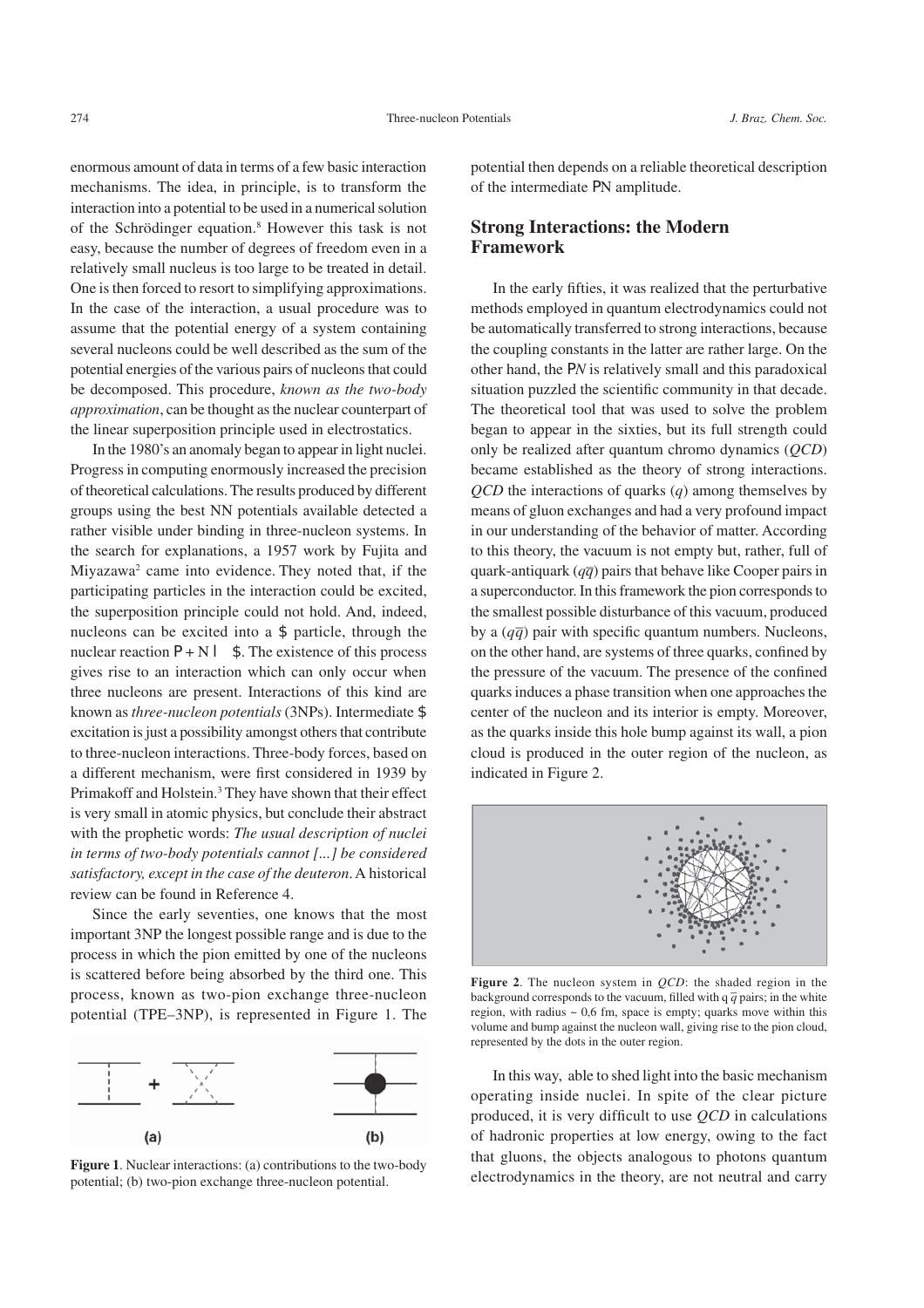charge. This makes *QCD*be non-Abelian. The strategy employed to overcome this difficulty is to use effective field theories (*EFTs*) in which pions and nucleons are the basic degrees of freedom. One ensures that the *EFT* as close as possible to *QCD* imposing both theories to share the same symmetries. One of these concerns invariance under transformations of the Poincaré group, which is exact.

In the typical scale of *QCD*, interactions in nuclear physics involve only relatively low energies processes, which are dominated by just the quarks  $\pi$  and *d*. The fact that their masses are very small allows us to consider an approximate symmetry of *QCD*, which has a very important dynamical role. It has been noted that, in the case these masses were set to zero, the *QCD* would possess an *exact chiral symmetry*. The name *chiral*, derived from the Greek word for *hand*, is associated with the *right-left symmetry* of massless fermions. One then works with a simplified version of *QCD*and treats the quark masses as perturbations in a chiral symmetric lagrangian. This idea allows the systematic incorporation of low-energy features of *QCD*into the nuclear force problem. In the early nineties, it gave rise to a high precision theoretical tool, which became rather well established, owing to the works of Weinberg who formulated a chiral perturbation theory (ChPT).<sup>5</sup> Today, the physical motivation for the use of chiral symmetry is both solid and appealing in the description of nuclear interactions.

## **Chiral Three-body Forces**

The application of chiral symmetry to the construction of three-nucleon potentials precedes by two decades<sup>6</sup> the formulation of chiral perturbation theory, and the modern version of the force was already produced in the early eighties. In 1979, the so called Tucson-Melbourne (TM) 3NP was produced,<sup>7</sup> which incorporated chiral symmetry into the intermediate  $\sigma$ *N* amplitude in an abstract way. Somewhat later, in 1983, the authors of this paper developed a model dependent 3NP, based on resonance excitations.<sup>8</sup> This version of the 3NP became known in the literature as *Brazil potential* and it generalized and unified previous approaches. From the dynamical point of view, the essential difference with the Tucson-Melbourne potential concerns a term describing the S-wave component of the intermediate  $\sigma$ *N* interaction. We were able to argue that the form adopted in the TM paper had an improper contact interaction that should be removed.<sup>9</sup> This term was indeed removed in a new version produced not long ago, known as TM.10 A pedagogical review of three-nucleon forces can be found in Reference 11.

In a recent work,<sup>12</sup> the *1983 Brazil potential* was extended, in the light of developments in chiral perturbation theory. The new version of the TPE-3NP contains both corrections to numerical coefficients and new structures, representing loop integrals and non-local operators. However, the influence of these new features over observables has been estimated and found to be at least one order of magnitude smaller than results obtained from the previous version.

## **Three-body Forces In Nuclei**

The most comprehensive calculation of the effects of three-body forces in nuclei was performed by Pieper, Pandharipande, Wiringa and Carlson<sup>13</sup> and here we rely on their results in order to produce a feeling for the importance of these interactions in light systems. In 2001, using a powerful computational machinery, these authors performed essentially exact calculations of the static properties of all nuclei in the range  $3 \Im A \Im 8$  and found out that, in all cases, the two-body interaction produces underbidding. In their study, the fraction of the experimental binding energy produced by the two-body potential lies between 76% and 92%, the larger value corresponding to the lightest <sup>3</sup>H and <sup>3</sup>He nuclei. The inclusion of three-body forces, which are attractive, brings the discrepancy to 2%, in the worst cases.

Table 1. Partial contributions to the <sup>8</sup>Be binding energy; all values are in MeV

|           |     |        | $\langle K \rangle$ $\langle V, \rangle$ $\langle V, \rangle$ $BE$ |       | experi-<br>mental |
|-----------|-----|--------|--------------------------------------------------------------------|-------|-------------------|
| no 3BFs   | 241 | -287   |                                                                    | $-48$ | $-57$             |
| with 3BFs | 268 | $-303$ | $-23$                                                              | -57   | -57               |
|           |     |        |                                                                    |       |                   |

It is important to note that three-body effects are generated by non-perturbative processes. Indeed, besides shifting the binding energies by the correct amount, they also produce visible modifications in the wave function. For instance, in the case of <sup>8</sup>Be, we denote respectively by  $\langle K \rangle$ ,  $\langle V_2 \rangle$  and  $\langle V_3 \rangle$  the partial contributions of the kinetic energy and potential energies due to two-body and threebody interactions to the binding energy BE, and find the values given in Table 1.<sup>13</sup> Inspecting the values quoted, one notes that the introduction of three-body forces increases both  $\langle K \rangle$  and  $\langle V_2 \rangle$ , indicating modifications of the wave function. This, in turn may affect observables such as r.m.s. and electromagnetic form factors. The pattern for other nuclei is quite similar, indicating that three-body forces are indeed essential for the precise description of nuclear properties.